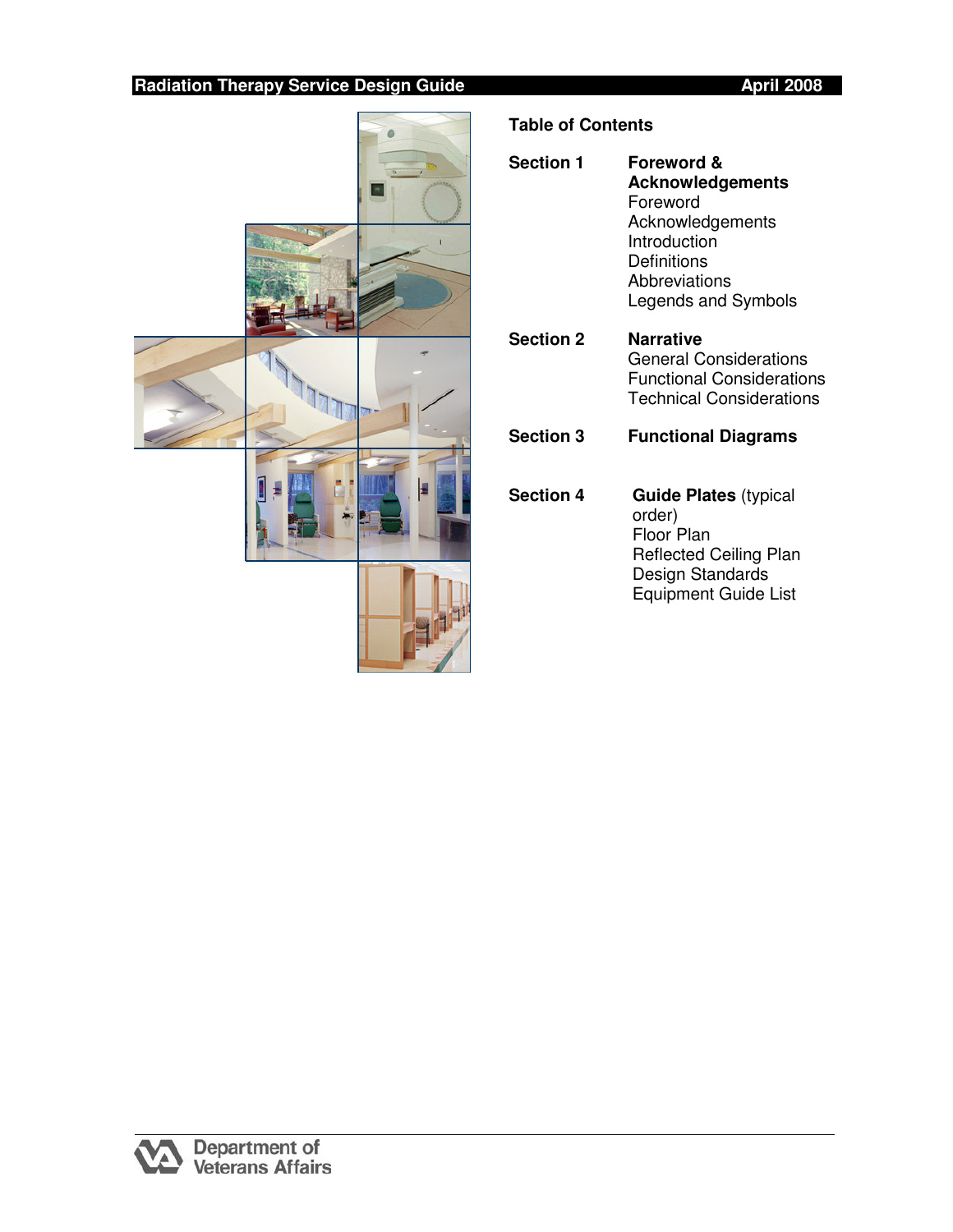Page



### **Section 1: Foreword and Acknowledgements**

| Acknowledgements  1-3   |  |
|-------------------------|--|
|                         |  |
|                         |  |
|                         |  |
|                         |  |
| Legends and Symbols 1-8 |  |

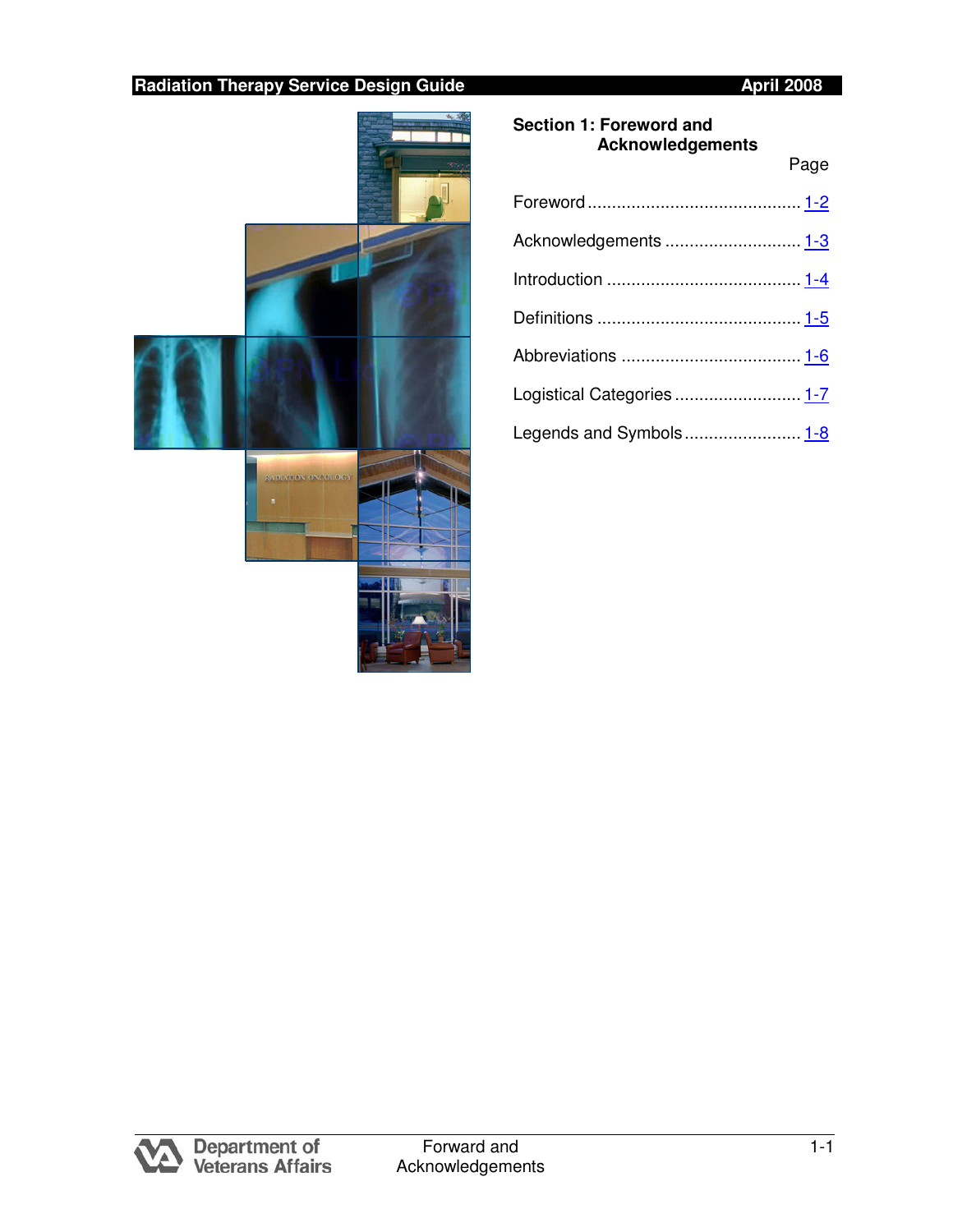# **Foreword**

 The material contained in the Radiation Therapy Design Guide is the culmination of a part- nering effort by the Department of Veterans Affairs Veterans Health Administration and the Facilities Quality Office. The goal of the Design Guide is to ensure the quality of VA facilities while controlling construction and operating costs.

 This document is intended to be used as a guide and as a supplement to current technical manuals and other VA criteria in the planning of Radiation Therapy Service. Radiation Ther- apy Service is referred to as Radiation Therapy throughout this document. **The Design Guide is not to be used as a standard design, and the use of this Design Guide does not limit the project Architect's and Engineer's responsibilities to develop a complete and accurate project design that best meets the user's needs and the applicable code requirements.** 

 Lloyd H. Siegel, FAIA Director, Strategic Management Office Office of Construction & Facilities Management Washington, DC

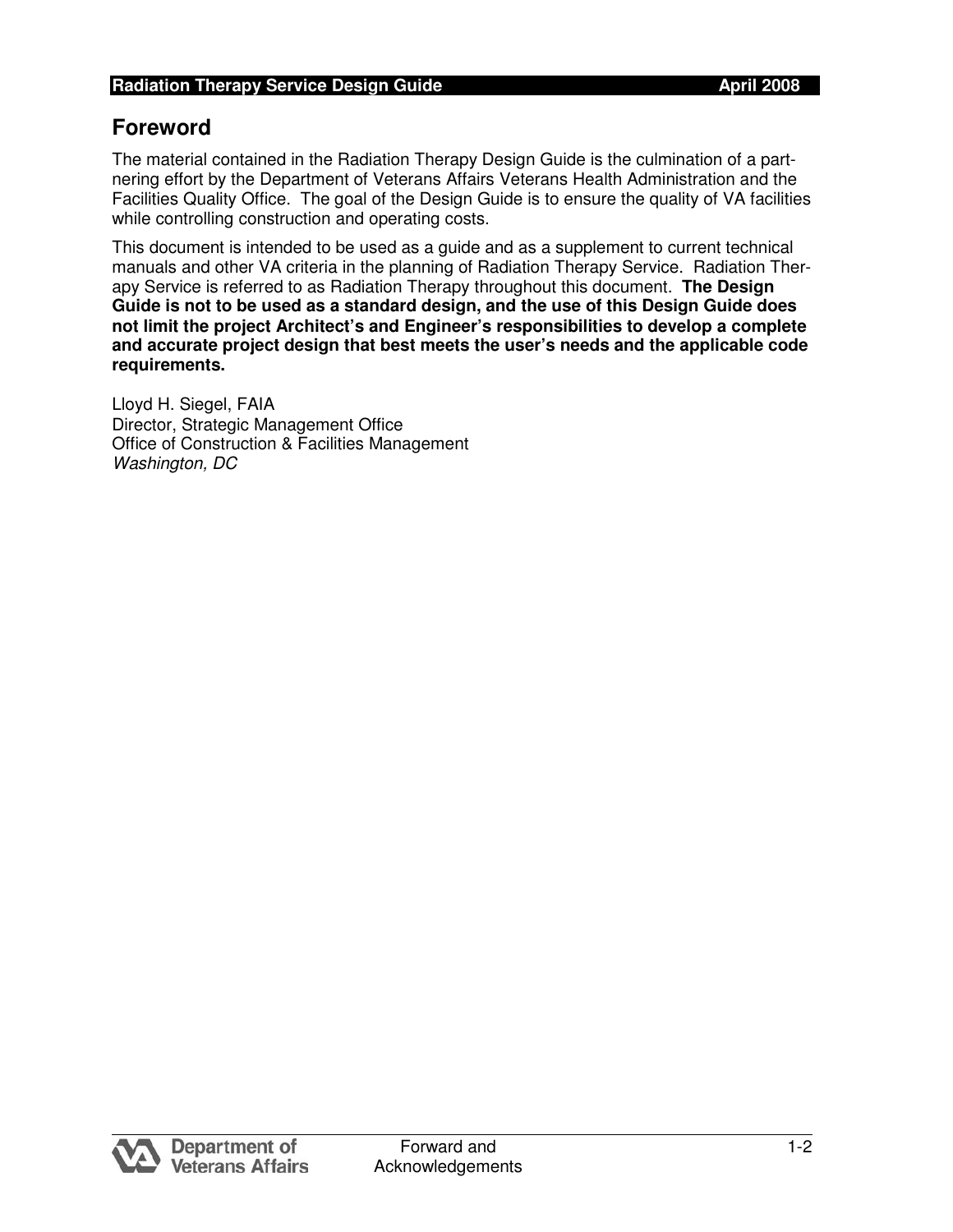## **Acknowledgements**

 The following individuals are those whose guidance, insight, advice and expertise made the update and revision of the Radiation Therapy Design Guide possible:

#### **Facilities Management Office**

 Lloyd H. Siegel, FAIA ACFMO for Strategic Management Washington, DC

 Kurt Knight Director Facilities Quality Service VHACO (181A) Washington, DC

 Donald L. Myers, AIA, NCARB Senior Architect Facilities Quality Service VHACO (181A) Washington, DC

### **Radiation Therapy Advisory Group**

 Betty M Hall BS (R) (T) GV (Sonny) Montgomery Medical Center 1500 East Woodrow Wilson Blvd. Jackson, MS 39216

#### **Prime Consultant**

#### **Cannon Design**

 Jose M. Silva, AIA, Project Principal Ronald Villasante, Assoc. AIA, CAP Scott Speser, NCARB, LEED Millard Berry III, PE, LEED Ronald Curtis, PE Michael Dlugosz, PE Ryszard K. Druzcz, PE J. Joe Scott, CPD Elizabeth Randolph

Blake Bowen

### **Radiology / Imaging Specialty Sub-consultants**

### **Junk Architects / MRI-Planning**

Tobias Gilk, M Arch

Robert Junk, AIA, AHRA

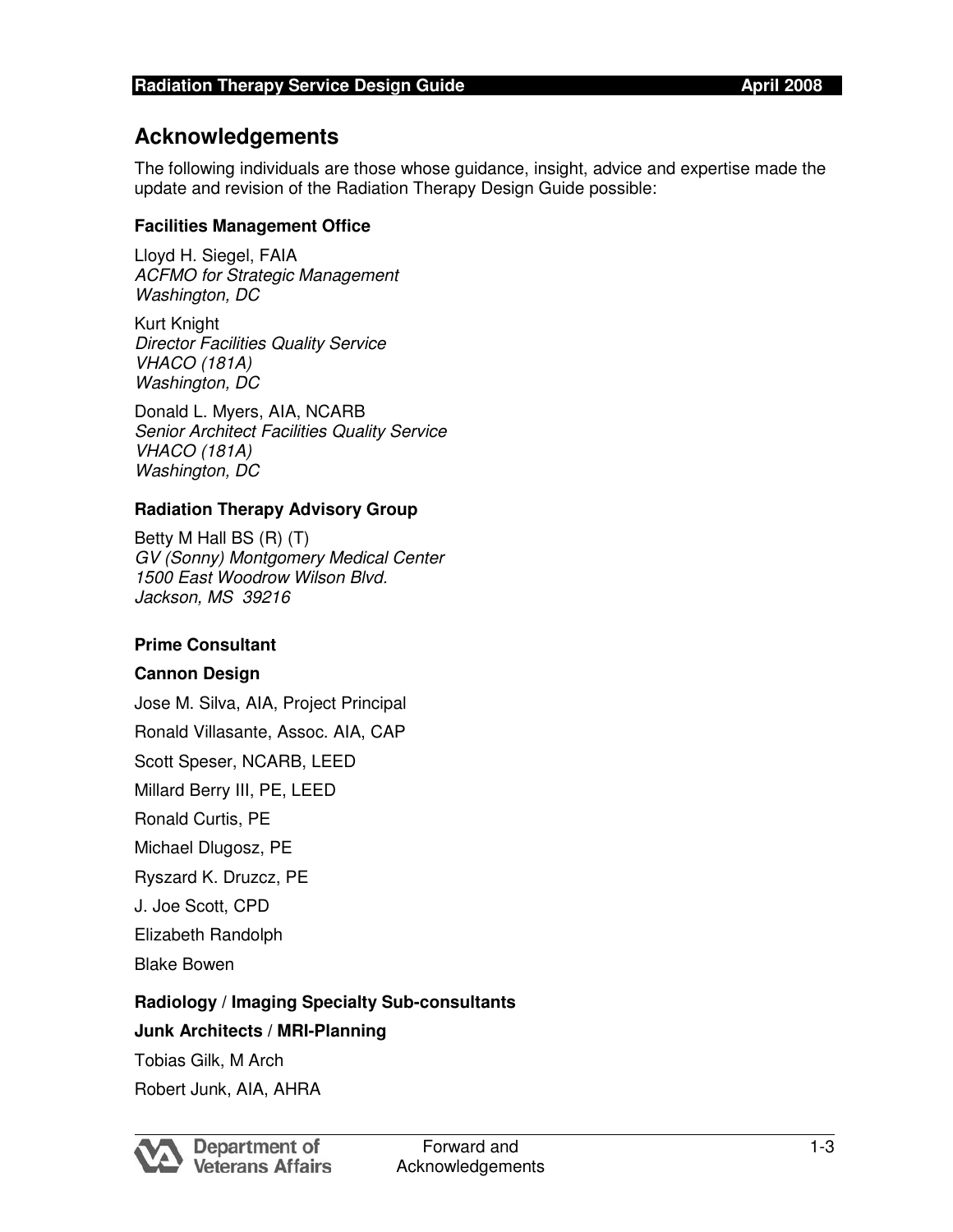## **Introduction**

 The Radiation Therapy Design Guide was developed as a tool to assist Contracting Officers, Medical Center Staff, and Architects and Planners with the design and construction of Radia- tion Therapy Medicine facilities. It is not intended to be project specific; but rather provide an overview with respect to the design and construction of Radiation Therapy facilities.

 Guide plates for various rooms within Radiation Therapy are included in this chapter to illus- trate typical VA furniture, equipment, and personnel space needs. They are not project spe- cific as it is not possible to foresee future requirements. The project specific space program is the basis of design for an individual project. It is important to note that the guide plates are intended as a generic graphic representation only.

 Equipment manufacturers should be consulted for actual dimensions, utilities, shielding, and other requirements as they relate to specified equipment. Use of this design guide does not supersede the project architects' and engineers' responsibilities to develop a complete and accurate design that meets the user's needs and complies with appropriate code requirements.

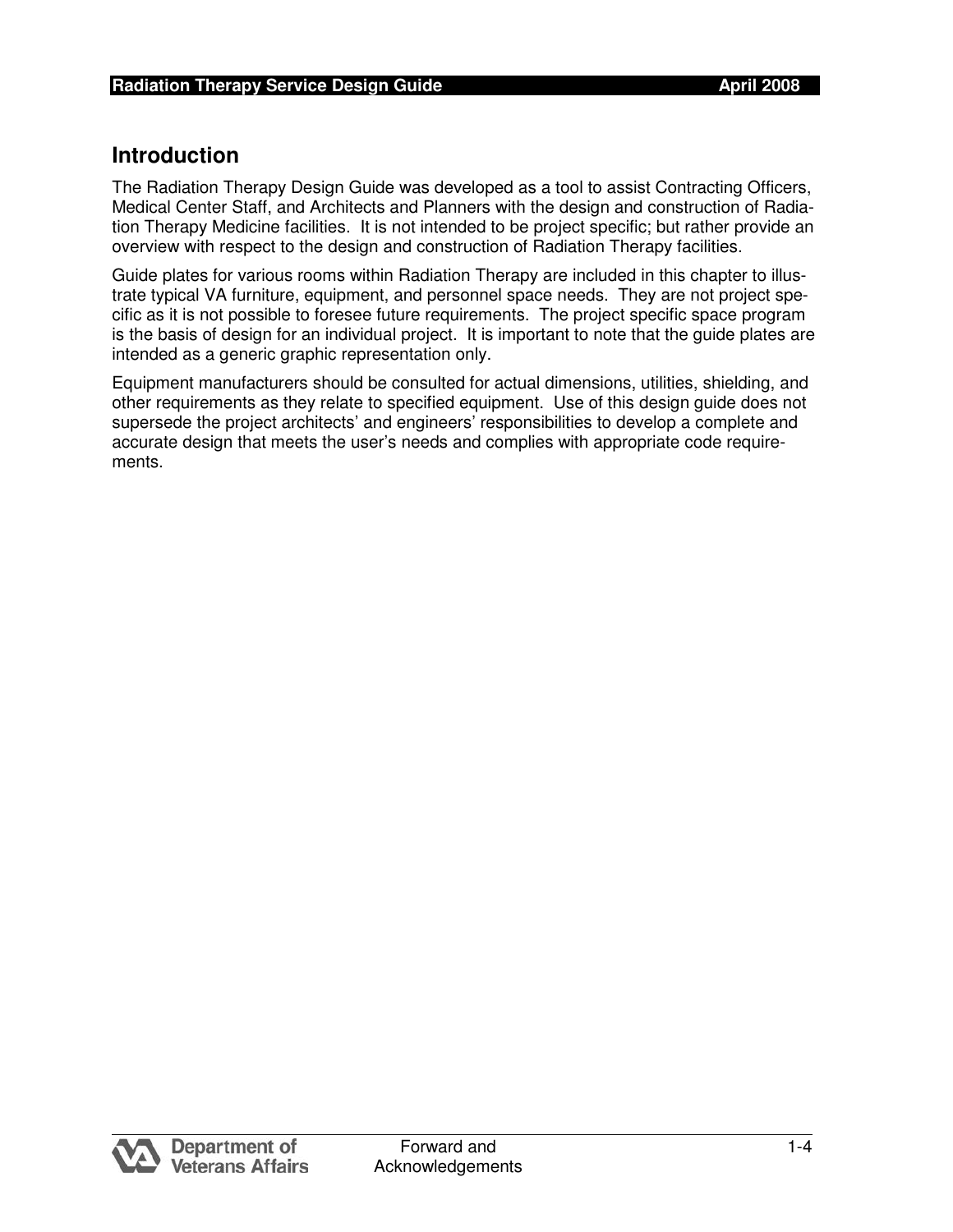# **Definitions**

CT Simulation: A CT procedure in which the specific pathology is localized within the patient, who is placed in a precise and reproducible position, for use in treatment planning for radia- tion therapies. CT Simulation utilizes conventional a CT Scanner outfitted with specific simu-lation hardware and software.

External Radiation Therapy: The use of high-energy penetrating wave or particle beams used to damage or destroy cancerous cells. External Radiation Therapy may also be used as a form of treatment for some non-cancerous diseases, and is frequently delivered on a recur- ring outpatient basis. High-energy beams do not leave the patient 'radioactive' and there are no concerns about exposure of the patient to other persons post-treatment. See Linear Accelerator.

 Intensity Modulated Radiation Therapy (IMRT): IMRT is an advanced external beam radia- tion therapy which utilizes computer images to match radiation to the size and shape of a tumor. Through the use of multiple smaller beams from different angles and of varying inten- sities, IMRT varies the shape of the radiation delivered to the treatment area, minimizing damage to surrounding healthy tissue. See Stereotactic Radiosurgery.

 Internal Radiation Therapy: The use of low-level radioactive implants or 'seeds' to deliver radiation to local tissue structures. Frequently implanted in tumors, the radioactive decay damages or destroys the immediately surrounding tissue. Implants are specifically chosen to match the prescribed radiation dose necessary to damage the tumor while protecting the sur- rounding healthy tissues. Radioactive implants are placed surgically. Depending upon the implant's intensity, patients may be 'radioactive' for a period of time post-implantation and may need to remain in hospital, segregated from others until the radioactive decay reduces the strength of the implant.

 Linear Accelerator (Linac): Device which produces and delivers high-energy beams which, in the hospital setting, is used to damage or destroy targeted tissues or structures, frequently cancerous tumors, within the patient's body. See Stereotactic Radiosurgery.

Picture Archiving and Communication System (PACS): The digital capture, transfer and storage of diagnostic images. A PACS system consists of workstations for interpretation, image/data producing modalities, a web server for distribution, printers for file records, image servers for information transfer and holding, and an archive of off-line information. A com-puter network is needed to support each of these devices.

Stereotactic Radiosurgery: The process by which lower-intensity radiation beams are pro- jected to the tumor or target area from multiple points of origin. This allows relatively high ra- diation doses to the target area while exposing the surrounding tissues to significantly lower levels of radiation energy. Stereotactic Radiosurgery equipment is available in both frame- based systems for treatment of head and neck, and frameless systems which can treat any anatomic area.

Treatment Planning: Following precise identification of the position, size and shape of a tu- mor or target area, typically through MR or CT based simulation, the optimal means of radia- tion therapy is planned in which the precise radiation doses are delivered to target areas while minimizing the radiation exposure to adjacent and surrounding tissues. This plan is typically mapped out three dimensionally and computer plotted to guide radiation therapy / radiosurgery.

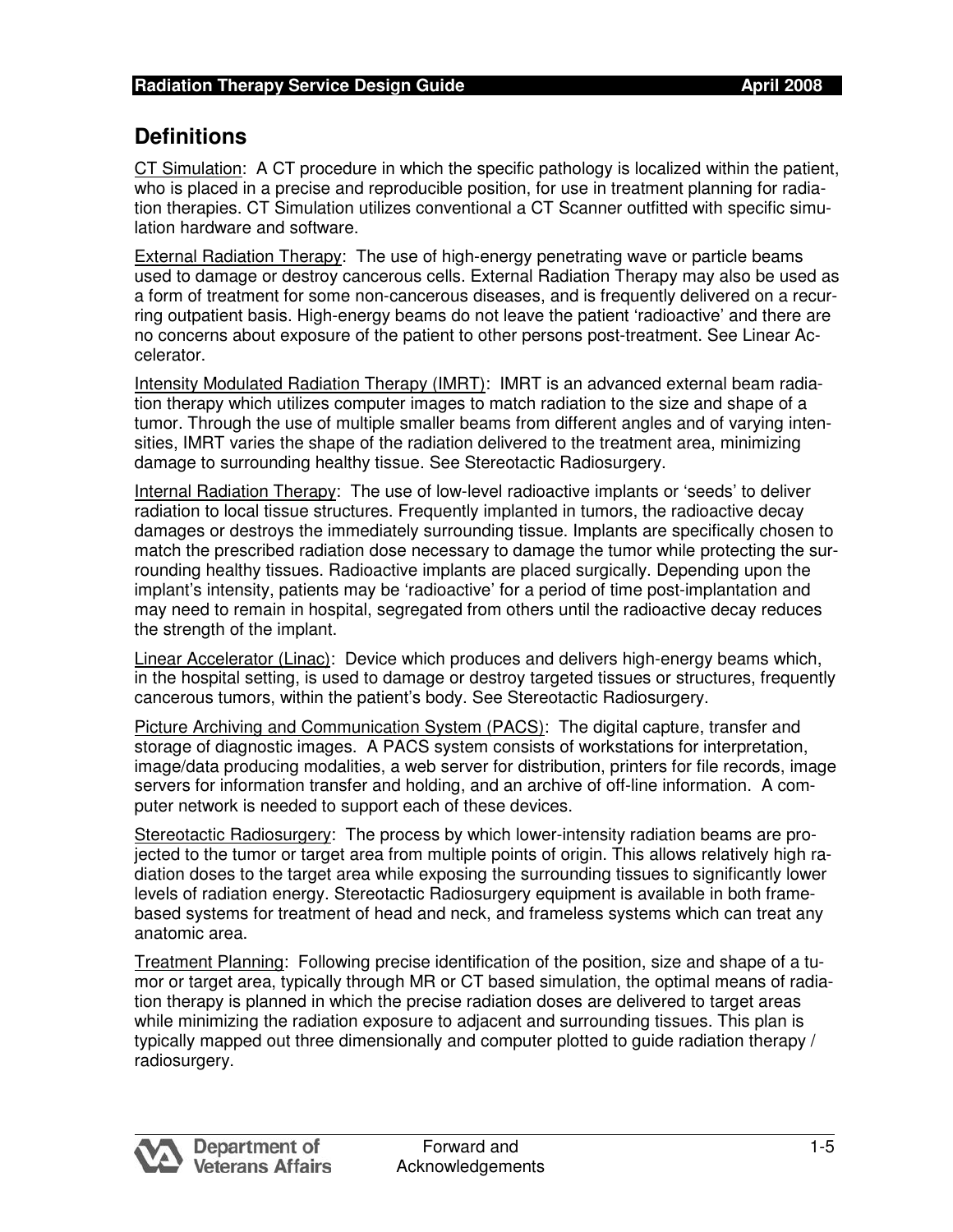# **Abbreviations**

| A            | Amps                                                                   |
|--------------|------------------------------------------------------------------------|
| AC           | Air Conditioning                                                       |
| <b>ABA</b>   | <b>Architectural Barriers Act</b>                                      |
| AC/HR        | Air Changes per Hour                                                   |
| <b>ADA</b>   | Americans with Disability Act                                          |
| ADAAG        | <b>ADA Accessibility Guidelines</b>                                    |
| A/E          | Architectural / Engineering Firm                                       |
| <b>AHJ</b>   | Authority Having Jurisdiction                                          |
| AIA          | American Institute of Architects                                       |
| <b>ANSI</b>  | American National Standards Institute                                  |
| AR           | As Required                                                            |
| ASRAE        | American Society of Heating Refrigerating & Air-Conditioning Engineers |
| <b>BGSF</b>  | <b>Building Gross Square Feet</b>                                      |
| <b>BTU</b>   | <b>British Thermal Unit</b>                                            |
| CARES        | Capital Asset Realignment for Enhanced Services                        |
| <b>CFM</b>   | <b>Cubic Feet per Minute</b>                                           |
| <b>DOE</b>   | Department of Energy                                                   |
| DGSF         | Departmental Gross Square Feet                                         |
| <b>DVA</b>   | Department of Veterans Affairs                                         |
| <b>FAR</b>   | <b>Floor Area Ratio</b>                                                |
| FC           | <b>Foot Candle</b>                                                     |
| <b>OCFM</b>  | Office of Construction & Facilities Management                         |
| <b>GSF</b>   | <b>Gross Square Feet</b>                                               |
| <b>GSM</b>   | <b>Gross Square Meters</b>                                             |
| <b>HIPAA</b> | Healthcare Insurance Portability and Accountability Act                |
| HP.          | Horsepower                                                             |
| <b>HVAC</b>  | Heating, Ventilating and Air Conditioning                              |
| <b>IAQ</b>   | <b>Indoor Air Quality</b>                                              |
| <b>IBC</b>   | <b>International Building Code</b>                                     |
| <b>JCAHO</b> | Joint Commission (on Accreditation of Healthcare Organizations)        |
| LB           | Pound, Pounds                                                          |
| <b>LUX</b>   | Lumen Per Square Meter                                                 |
| <b>NEC</b>   | <b>National Electrical Code</b>                                        |
| NFPA         | <b>National Fire Protection Association</b>                            |
| <b>NHCU</b>  | <b>Nursing Home Care Unit</b>                                          |
| <b>NSF</b>   | Net Square Feet                                                        |
| <b>NSM</b>   | <b>Net Square Meters</b>                                               |
| <b>NTS</b>   | Not to Scale                                                           |
| <b>NUSIG</b> | National Uniform Seismic Installation Guidelines                       |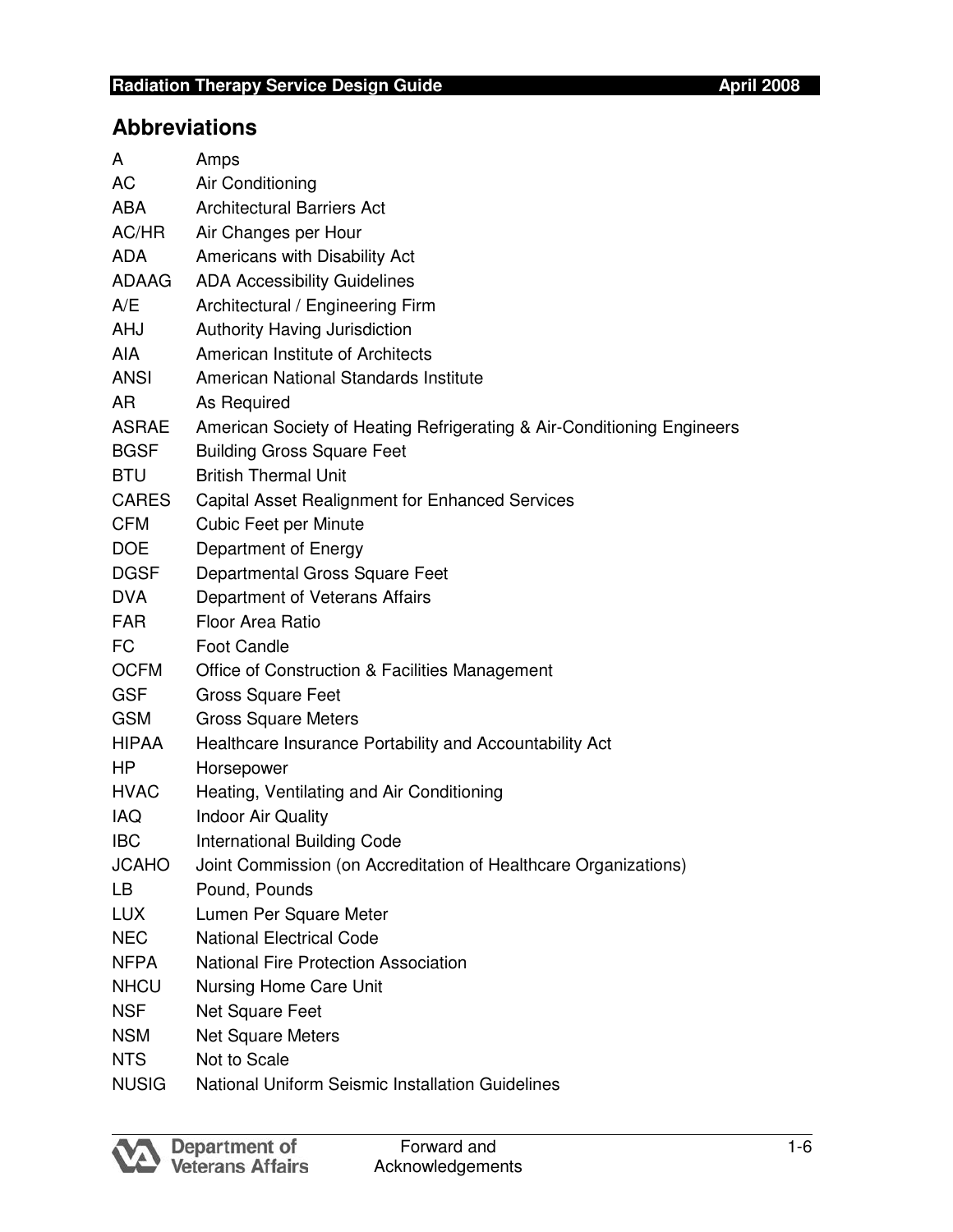| <b>OSHA</b> | Occupational Safety and Health Administration                             |
|-------------|---------------------------------------------------------------------------|
| <b>RCP</b>  | <b>Reflected Ceiling Plan</b>                                             |
| RH          | <b>Relative Humidity</b>                                                  |
| SF          | Square Feet, Square Foot                                                  |
|             | SMACNA Sheet Metal and Air Conditioning Contractor's National Association |
| SqM         | <b>Square Meters</b>                                                      |
| TIL         | <b>Technical Information Library</b>                                      |
| TV.         | Television                                                                |
| <b>UBC</b>  | <b>Uniform Building Code</b>                                              |
| <b>UFAS</b> | Uniform Federal Accessibility Standards                                   |
| V           | Volts                                                                     |
| VA          | Department of Veterans Affairs                                            |
| <b>VACO</b> | <b>Veterans Affairs Central Office</b>                                    |
| <b>VAFM</b> | Veterans Affairs Facilities Management                                    |
| <b>VAMC</b> | Veterans Affairs Medical Center                                           |
| <b>VHA</b>  | Veterans Health Administration                                            |
| <b>VISN</b> | <b>Veterans Integrated Service Network</b>                                |

# **LOGISTICAL CATEGORIES (LOG CATS)**

VV: Department of Veterans Affairs furnished and installed - Medical Care Appropriations

 VC: Department of Veterans Affairs furnished and Contractor installed - Medical Care Appro-priations for Equipment and Construction Appropriations for Installation

CC: Contractor Furnished and Installed - Construction Appropriations

 CF: Construction Appropriations - Department of Veterans Affairs furnished - Installed by the Department of Veterans Affairs or Contractor

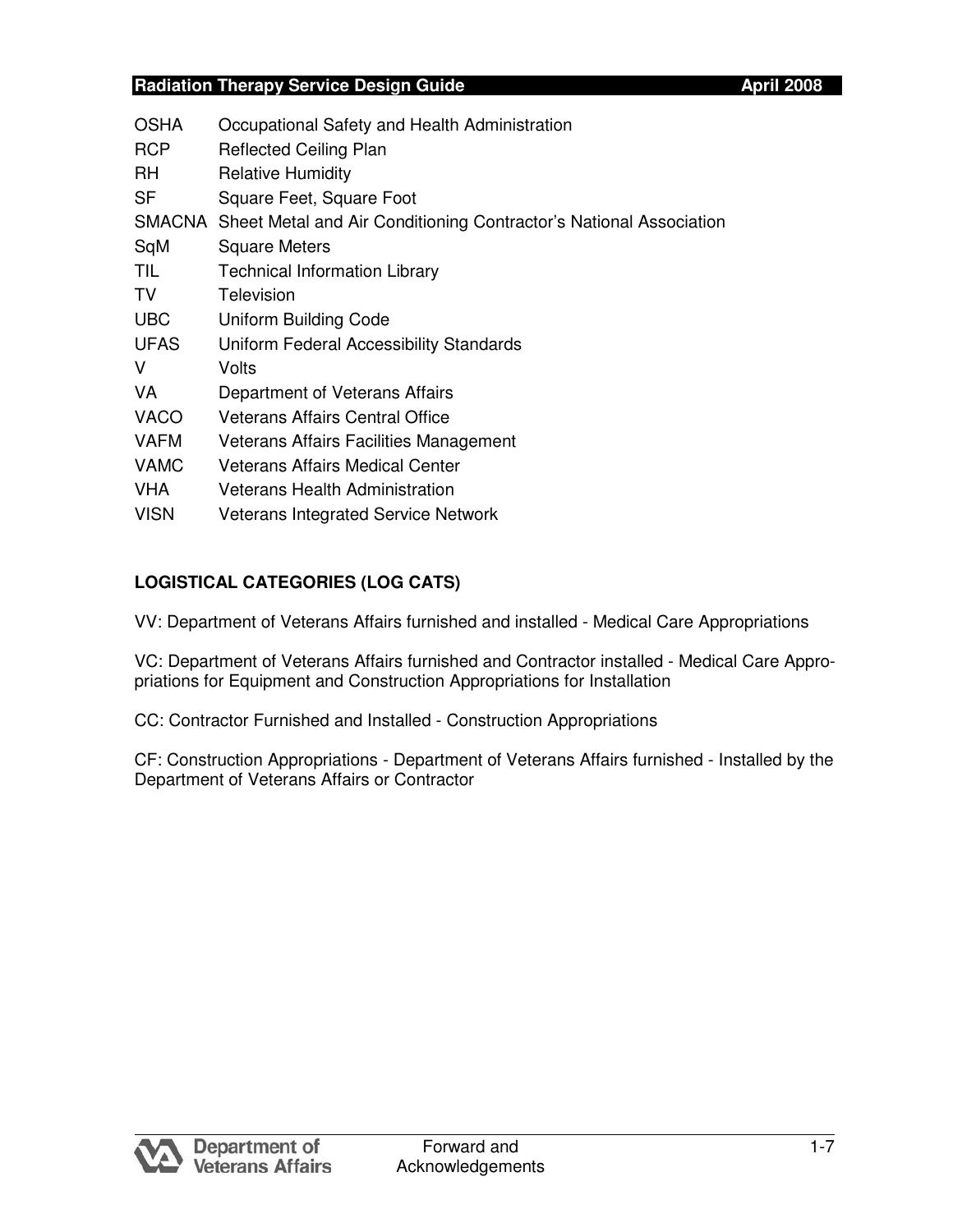# **Radiation Therapy Service Design Guide**

| $\bigoplus$                           | DUPLEX RECEPTACLE, NEMA 5-20R -<br>$20$ AMP $-$                                                                               |  |
|---------------------------------------|-------------------------------------------------------------------------------------------------------------------------------|--|
|                                       | MOUNTED 450MM (18") AFF UNLESS<br>OTHERWISE NOTED.                                                                            |  |
| $\ominus_{\rm A}$                     | DUPLEX RECEPTACLE, NEMA 5-20R -<br>$20$ AMP $-$                                                                               |  |
|                                       | MOUNTED ABOVE COUNTER TOP                                                                                                     |  |
| $\oplus_{\mathsf{GFI}}$               | DUPLEX RECEPTACLE WITH GROUND<br>FAULT INTERRUPTER, NEMA 5-20R - 20<br>AMP - MOUNTED 450MM (18")AFF<br>UNLESS OTHERWISE NOTED |  |
| $\bigoplus_{\mathsf{GFI}-\mathsf{A}}$ | DUPLEX RECEPTACLE WITH GROUND<br>FAULT INTERRUPTER, NEMA 5-20R - 20<br>AMP - MOUNTED ABOVE COUNTER TOP                        |  |
| $\ominus_{_{\textsf{WP}}}$            | WEATHERPROOF DUPLEX RECEPTACLE<br>WITH GFI, NEMA 5-20R - 20 AMP -<br>MOUNTED ABOVE 450MM (18") AFF<br>UNLESS OTHERWISE NOTED  |  |
| ⊨∰                                    | QUADRAPLEX OUTLET, NEMA 5-20R -<br>20 AMP - MOUNTED ABOVE 450MM                                                               |  |
|                                       | (18") AFF OR<br>QUADRAPLEX OUTLET, NEMA 5-20R -                                                                               |  |
|                                       | 20 AMP —<br>PEDESTAL-MOUNTED.                                                                                                 |  |
| $\boxplus_\mathsf{A}$                 | QUADRAPLEX OUTLET, NEMA 5-20R -<br>20 AMP - MOUNTED ABOVE COUNTER<br><b>TOP</b>                                               |  |
| $\boxplus_{\mathsf{GFI}}$             | QUADRAPLEX OUTLET WITH GROUND<br>FAULT INTERRUPTER, NEMA 5-20R<br>20AMP - MOUNTED 450MM (18") AFF<br>UNLESS OTHERWISE NOTED   |  |
|                                       | QUADRAPLEX OUTLET WITH GROUND                                                                                                 |  |
| $\boxplus_{\mathsf{GFI-A}}$           | FAULT INTERRUPTER, NEMA 5-20R -<br>20AMP - MOUNTED ABOVE COUNTER<br>TOP.                                                      |  |
| 玉                                     | DUPLEX RECEPTACLE, NEMA 5-20R<br>20AMP - EMERGENCY POWER-MOUNTED                                                              |  |
|                                       | 450MM (18") AFF UNLESS OTHERWISE<br><b>NOTED</b>                                                                              |  |
| $\mathsf{H}(\bullet)$                 | QUADRAPLEX RECEPTACLE, NEMA 5-20R<br>- 20AMP - EMERGENCY POWER                                                                |  |
| $\Theta$                              | SPECIAL RECEPTACLE                                                                                                            |  |
| $ \mathsf{TV} $                       | TELEVISION OUTLET                                                                                                             |  |
| ΚI                                    | TELEPHONE OUTLET-MOUNTED 450MM                                                                                                |  |

| $\overline{\bigcup}_{\mathsf{w}}$ | WALL MOUNTED TELEPHONE<br>OUTLET-MOUNTED 1200MM (48") AFF<br>UNLESS OTHERWISE NOTED                       |
|-----------------------------------|-----------------------------------------------------------------------------------------------------------|
| ↜                                 | COMPUTER TERMINAL OUTLET -<br>VERIFY EXACT NEEDS-PROVIDE<br>SIGNAL AND POWER OUTLET AS<br><b>REQUIRED</b> |
|                                   | SPEAKER-CEILING MOUNTED                                                                                   |
|                                   | INTERCOM OUTLET                                                                                           |
| N                                 | NURSE CALL DOME LIGHT-CEILING<br><b>MOUNTED</b>                                                           |
| N                                 | NURSE CALL DOME LIGHT-WALL<br>MOUNTED                                                                     |
| $ N _p$                           | NURSE CALL DUTY STATION                                                                                   |
| $\lceil N \rceil_{\mathsf{F}}$    | EMERGENCY NURSE CALL                                                                                      |
| $\overline{\vert N \vert}_s$      | NURSE CALL STAFF STATION                                                                                  |
|                                   | VOLUME CONTROL-WALL MOUNTED                                                                               |
|                                   | JUNCTION BOX-PURPOSE AND<br>LOCATION AS NOTED                                                             |
|                                   | SUPPLY AIR DIFFUSER                                                                                       |
|                                   | EXHAUST OR RETURN AIR<br>REGISTER OR GRILLE                                                               |
|                                   | EMERGENCY EXHAUST GRILLE                                                                                  |
| (1)                               | THERMOSTAT                                                                                                |
|                                   | <b>HUMIDISTAT</b>                                                                                         |
|                                   | COMBINATION FAUCET HOSE BIBB                                                                              |
| V ⊡                               | VACUUM                                                                                                    |
| A □                               | <b>MEDICAL AIR</b>                                                                                        |
| 0 □                               | <b>OXYGEN</b>                                                                                             |

ELECTRICAL STRIP MOLD — NEMA<br>5—20R RECEPTACLES AT 600MM<br>(2"—0") INTERVALS TELEPHONE OUTLET-MOUNTED 450MM (18") AFF UNLESS OTHERWISE NOTED